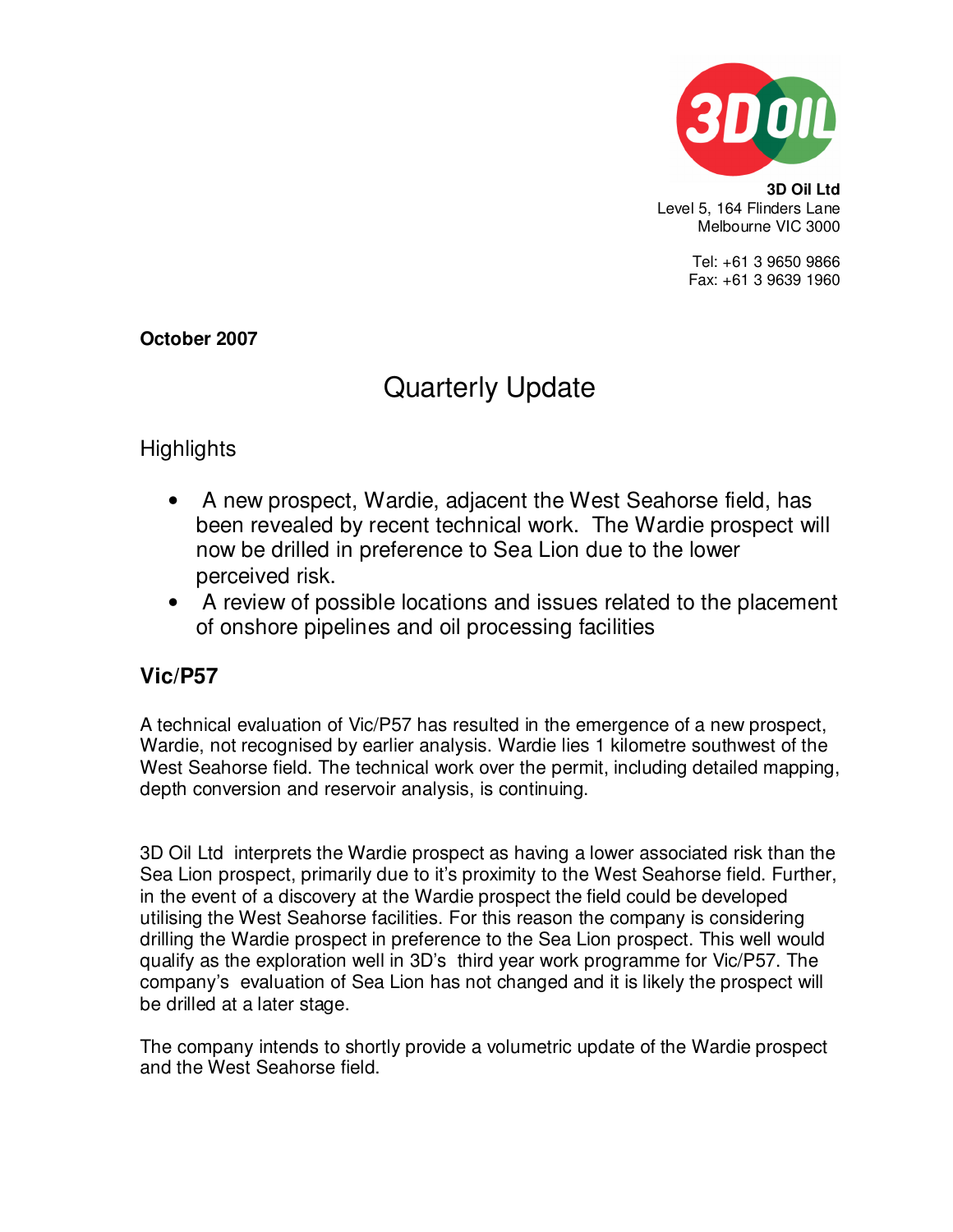

> Tel: +61 3 9650 9866 Fax: +61 3 9639 1960

The company is currently undertaking well planning, in conjunction with Australian Drilling Associates and considering its drilling options. One option includes drilling both West Seahorse-3 and Wardie-1, as deviated wells, from the one location.

3D Oil was recently granted a further six month suspension by the Joint Authority in relation to the Year 3 work programme on the grounds of force majeure in delays in the arrival of the contracted drilling unit the West Triton originally arriving in 2006.



Vic/P57 Prospects and Leads

A high level study of the development options for the West Seahorse development has recently been completed for 3D Oil by CNC Project Management. The study includes an evaluation of possible stand-alone infrastructure such as pipeline easements and processing plant locations against nominated project criteria such as approval triggers and available support infrastructure, in an effort to fast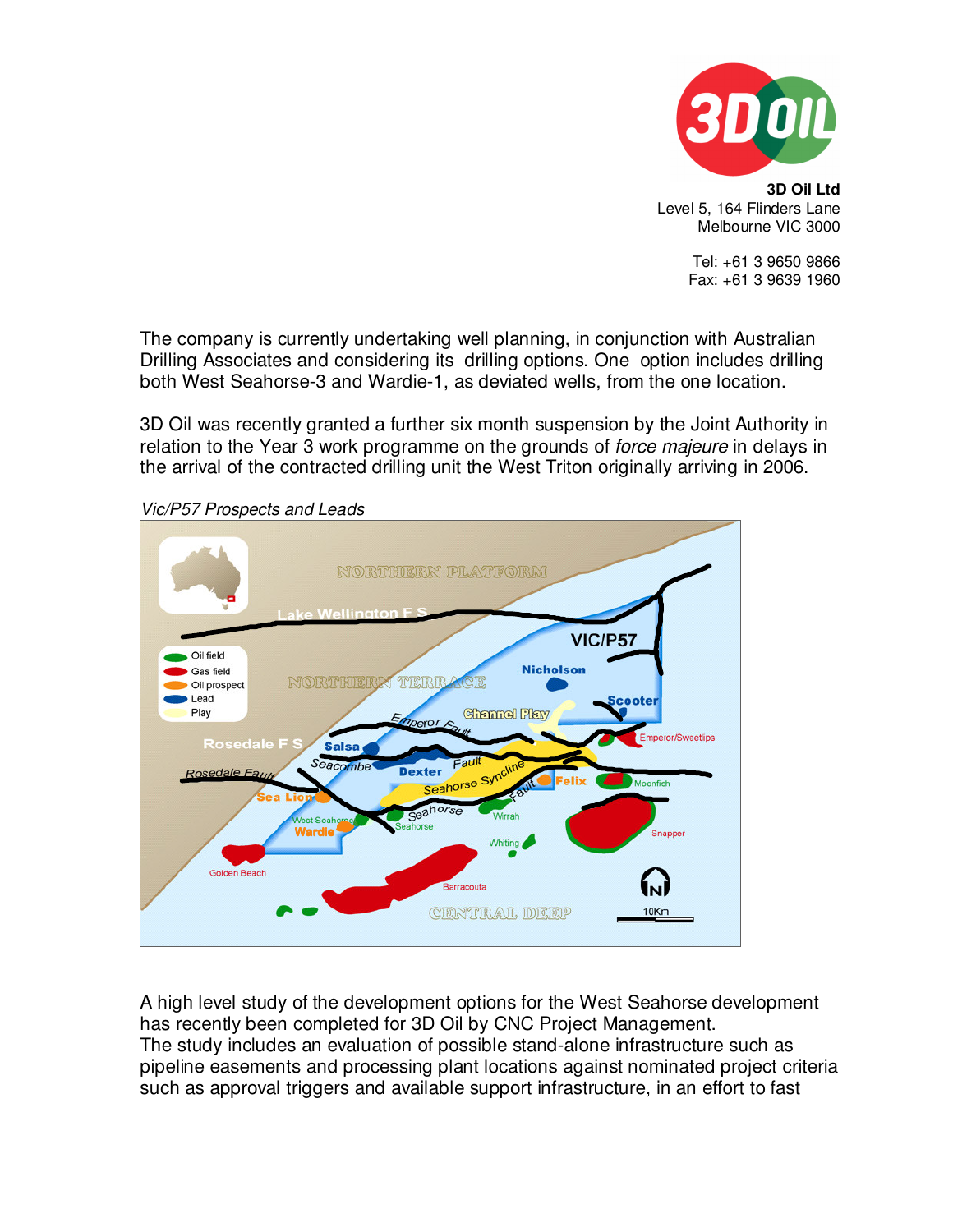

> Tel: +61 3 9650 9866 Fax: +61 3 9639 1960

track the development. The report addresses the time and approval requirements associated with each of the infrastructure options and will ultimately aid in our decision process related to development options.



3D image of the Wardie Prospect

#### T41-P, Bass Basin

The seismic consortium, of which 3D Oil is a member, is currently negotiating a contract with CGG-Veritas to secure the seismic vessel Pacific Titan. The vessel is expected to start acquiring seismic data in the first quarter of 2008. Interpretation of our existing data set continues.